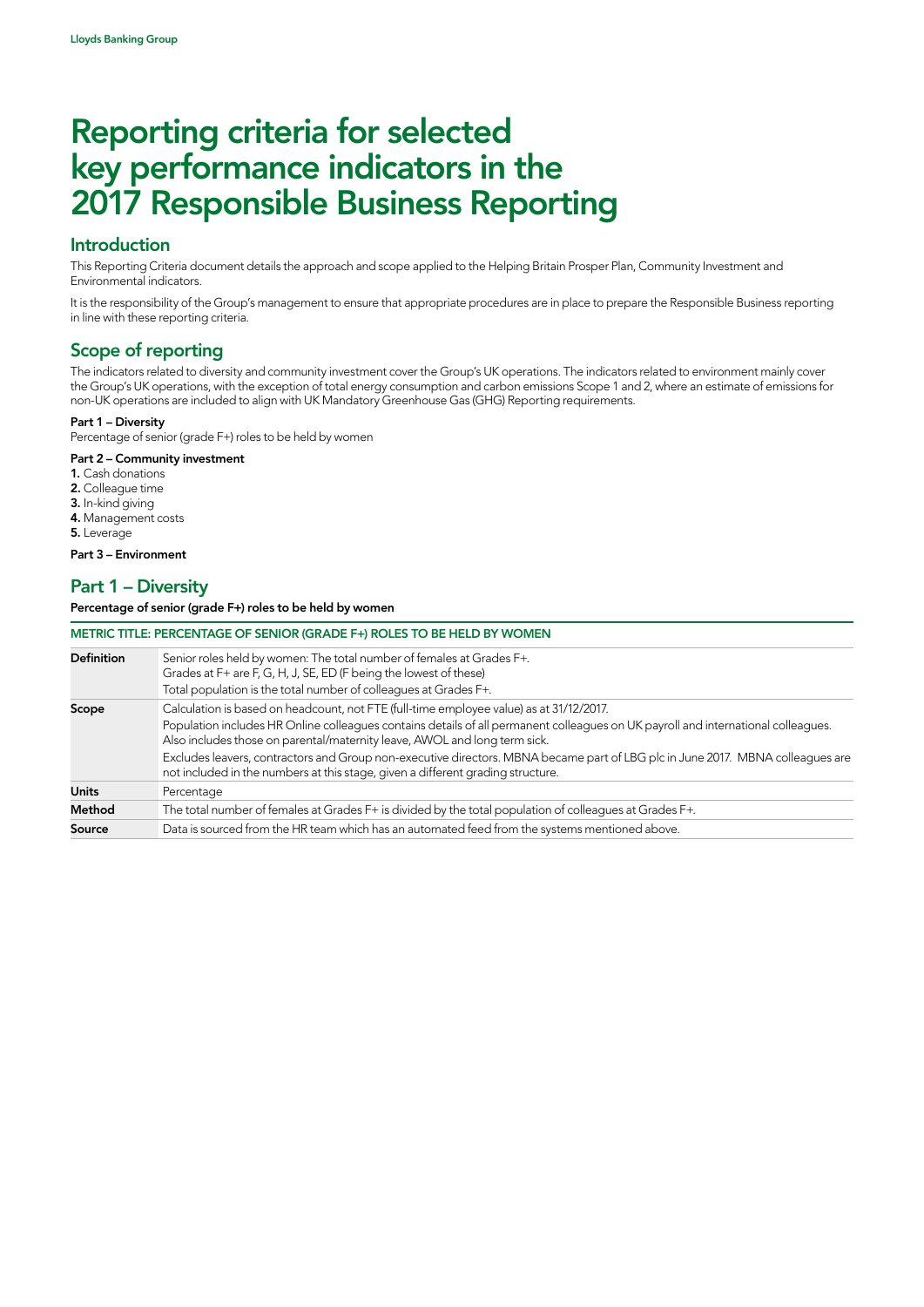**Continued** 

# Part 2 – Community Investment

The total amount invested in Communities by the Group over the reporting period. A community organisation is defined as an organisation benefiting society through being ethical and sustainable. This investment is made up of multiple components aligned to the London Benchmarking Group guidelines and categorised as Cash Donations, In-kind Giving, Employee Time and Management Costs. The total value of community investment is a sum of each component/parameter explained below:

#### PARAMETER: CASH DONATIONS

| <b>Definition</b> | The monetary amount from the Group that support external community organisations and amount of donations made to the<br>Foundations and equivalent monetary amount Lloyds Banking Group colleagues' time that are seconded to work at the Foundations.<br>Foundations include the Lloyds Bank Foundations' in England and Wales, Northern Ireland and the Channel Islands, Bank of Scotland<br>Foundation and Lloyds TSB Foundation for Scotland. |
|-------------------|---------------------------------------------------------------------------------------------------------------------------------------------------------------------------------------------------------------------------------------------------------------------------------------------------------------------------------------------------------------------------------------------------------------------------------------------------|
| Scope             | The KPI covers the investment by the Group in the UK.                                                                                                                                                                                                                                                                                                                                                                                             |
|                   | It covers the reporting period 1 January 2017 to 31 December 2017.                                                                                                                                                                                                                                                                                                                                                                                |
|                   | It includes:                                                                                                                                                                                                                                                                                                                                                                                                                                      |
|                   | - programmes that benefit the community                                                                                                                                                                                                                                                                                                                                                                                                           |
|                   | - support provided to financial support organisations                                                                                                                                                                                                                                                                                                                                                                                             |
|                   | - membership and subscriptions to organisations that benefit communities through ethical practices including sustainability                                                                                                                                                                                                                                                                                                                       |
|                   | - sponsorship of events that promote community and health benefits                                                                                                                                                                                                                                                                                                                                                                                |
|                   | - monetary amount of donations made to the Foundations.                                                                                                                                                                                                                                                                                                                                                                                           |
|                   | MBNA cash donations are excluded as MBNA had not been part of LBG for one full year at time of reporting.                                                                                                                                                                                                                                                                                                                                         |
| <b>Units</b>      | £ Sterling                                                                                                                                                                                                                                                                                                                                                                                                                                        |
| Method            | Data is collated by The Responsible Business Team in the Group Corporate Affairs function. The amount of money donated to the<br>Foundations is calculated by Group Finance and advised to Lloyds Banking Group each year.                                                                                                                                                                                                                        |
| Source            | The information is provided by programme leads and colleagues who manage budgets and includes internal financial reporting,<br>invoices paid and bank account balances/transactions. Foundations donations data is collated by the Foundations and sent to<br>Group Corporate Affairs.                                                                                                                                                            |

#### PARAMETER: COLLEAGUE TIME

| This is the monetary equivalent value of colleagues' time when they volunteer, or are seconded to work for Community organisations.                                                                                                                                              |
|----------------------------------------------------------------------------------------------------------------------------------------------------------------------------------------------------------------------------------------------------------------------------------|
| The KPI applies to all colleagues across the Group that are UK based. It covers the reporting period 1 January 2017 to<br>31 December 2017.                                                                                                                                      |
| It includes:                                                                                                                                                                                                                                                                     |
| - Employee volunteering during working hours                                                                                                                                                                                                                                     |
| - Secondments to community organisations.                                                                                                                                                                                                                                        |
| -MBNA colleague time is excluded as MBNA had not been part of LBG for one full year at time of reporting.                                                                                                                                                                        |
| £ Sterling                                                                                                                                                                                                                                                                       |
| To calculate the value of employee volunteering to a monetary value we multiply the average daily cost per employee (notional salary)<br>by the number of volunteering days.                                                                                                     |
| To calculate the value of secondments to community organisations we base it on the annual salary and staff costs including;<br>pensions, expenses, bonuses, employer national insurance for the member of staff divided by the secondment length within<br>the reporting period. |
| The total annual cost of colleagues is sourced from the Group Human Resources team.                                                                                                                                                                                              |
| The number of colleagues based in the UK is generated by our Human Resource systems.                                                                                                                                                                                             |
| The number of volunteering days is sourced from a central database.                                                                                                                                                                                                              |
|                                                                                                                                                                                                                                                                                  |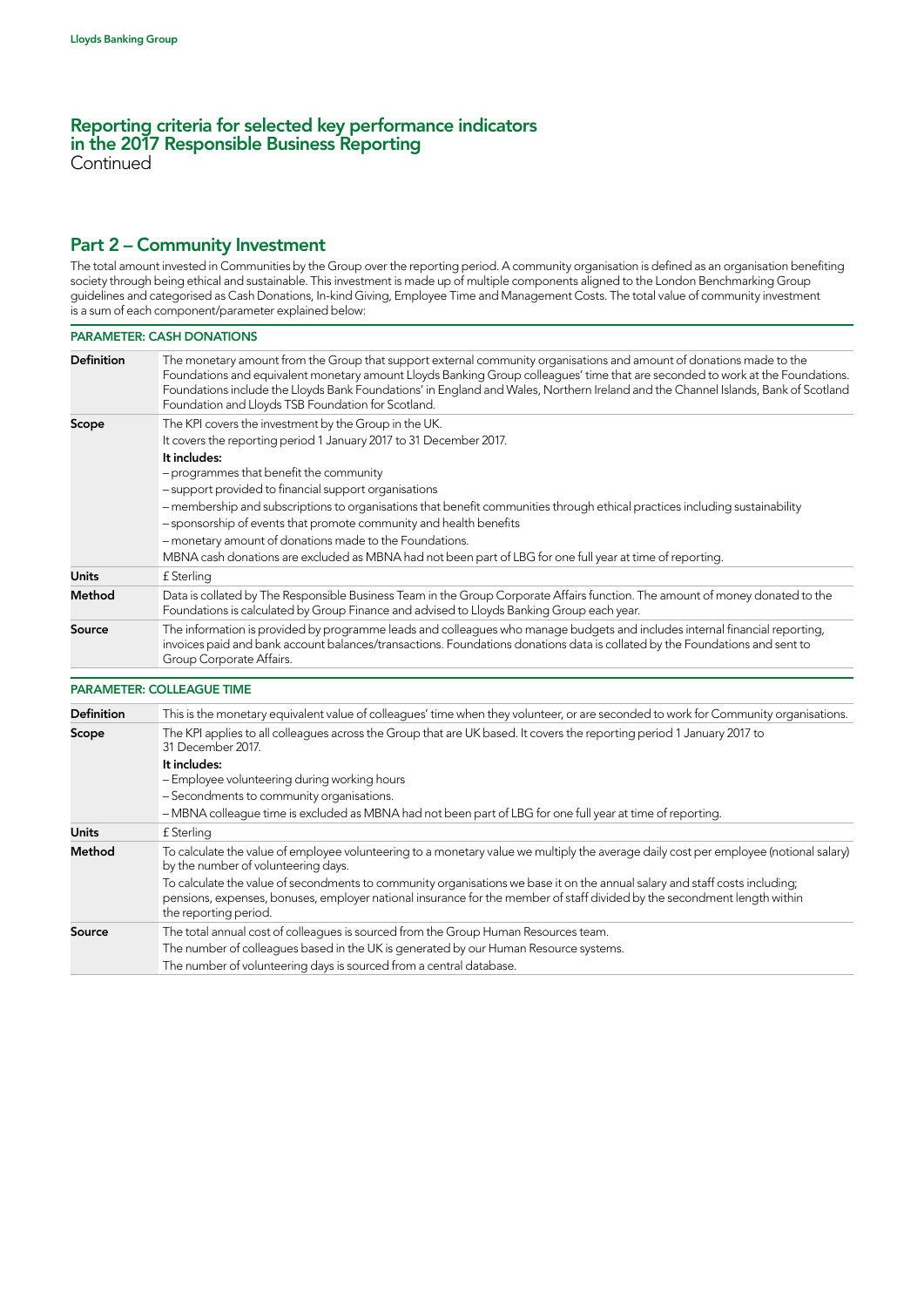**Continued** 

|                   | <b>PARAMETER: IN-KIND GIVING</b>                                                                                                                                                                                                                                                                                                                                                                               |
|-------------------|----------------------------------------------------------------------------------------------------------------------------------------------------------------------------------------------------------------------------------------------------------------------------------------------------------------------------------------------------------------------------------------------------------------|
| <b>Definition</b> | This is the monetary equivalent of non-cash resources to a community group or activity.                                                                                                                                                                                                                                                                                                                        |
|                   | It covers the reporting period 1 January 2017 to 31 December 2017.<br>It includes:                                                                                                                                                                                                                                                                                                                             |
|                   | - using the Group's in-house training and recruitment resources to benefit a community organisation                                                                                                                                                                                                                                                                                                            |
|                   | - Use of vacant company premises by a community organisation.                                                                                                                                                                                                                                                                                                                                                  |
| Scope             | MBNA in-kind giving is excluded as MBNA had not been part of LBG for one full year at time of reporting.                                                                                                                                                                                                                                                                                                       |
| <b>Units</b>      | f Sterling                                                                                                                                                                                                                                                                                                                                                                                                     |
|                   | The training costs are based on what the training provided would cost externally if the Community Programme did not have<br>the option to use the Group's facilities.                                                                                                                                                                                                                                          |
| Method            | Premises costs are valued using market letting value within the reporting period.                                                                                                                                                                                                                                                                                                                              |
|                   | The monetary equivalent for the training and recruitment element is an agreed value between the Group and the<br>Community organisation.                                                                                                                                                                                                                                                                       |
| Source            | Premises costs are sourced from the Group Property systems.                                                                                                                                                                                                                                                                                                                                                    |
|                   | <b>PARAMETER: MANAGEMENT COSTS</b>                                                                                                                                                                                                                                                                                                                                                                             |
|                   |                                                                                                                                                                                                                                                                                                                                                                                                                |
| <b>Definition</b> | This is the monetary equivalent value of employee salaries for managing the Responsible Business programmes.                                                                                                                                                                                                                                                                                                   |
| Scope             | The KPI applies to all colleagues across the Group that are UK based.                                                                                                                                                                                                                                                                                                                                          |
|                   | It covers the reporting period 1 January 2017 to 31 December 2017.                                                                                                                                                                                                                                                                                                                                             |
|                   | It includes:                                                                                                                                                                                                                                                                                                                                                                                                   |
|                   | - Management costs                                                                                                                                                                                                                                                                                                                                                                                             |
|                   | MBNA management costs are excluded as MBNA had not been part of LBG for one full year at time of reporting.                                                                                                                                                                                                                                                                                                    |
| <b>Units</b>      | £ Sterling                                                                                                                                                                                                                                                                                                                                                                                                     |
| Method            | Management costs are the activities undertaken by the Responsible Business team in the Group Corporate Affairs function that<br>are required to deliver the programmes and the communications associated to raise awareness. Costs are based on the<br>programme resources required for operating programmes, the average annual salary and staff costs including pensions and<br>employer national insurance. |
| Source            | The total annual cost of colleagues is sourced from the Group Human Resources team.                                                                                                                                                                                                                                                                                                                            |
|                   | Management cost is provided by programme leads and colleagues who manage budgets and includes internal financial reporting.                                                                                                                                                                                                                                                                                    |

#### PARAMETER: LEVERAGE

| <b>Definition</b> | The monetary amount from the Group's employees that support external community organisations.                                                                                                                                                                                                                                                                                                                                                                           |
|-------------------|-------------------------------------------------------------------------------------------------------------------------------------------------------------------------------------------------------------------------------------------------------------------------------------------------------------------------------------------------------------------------------------------------------------------------------------------------------------------------|
| Scope             | The KPI covers the investment by the Group's employees in the UK.                                                                                                                                                                                                                                                                                                                                                                                                       |
|                   | It covers the reporting period 1 January 2017 to 31 December 2017.                                                                                                                                                                                                                                                                                                                                                                                                      |
|                   | It includes:                                                                                                                                                                                                                                                                                                                                                                                                                                                            |
|                   | - Charitable giving leveraged through Group-led programmes or schemes, this includes colleague fundraising. This excludes<br>matched giving provided by the bank's associated Foundations which is captured and reported separately under donations<br>to the Foundations (Lloyds Bank Foundation England & Wales, Lloyds Bank Foundation Channel Islands, Halifax Foundation<br>Northern Ireland, Bank of Scotland Foundation and Lloyds TSB Foundation for Scotland.) |
|                   | MBNA leverage is excluded as MBNA had not been part of LBG for one full year at time of reporting.                                                                                                                                                                                                                                                                                                                                                                      |
| <b>Units</b>      | £ Sterling                                                                                                                                                                                                                                                                                                                                                                                                                                                              |
| Method            | Data is collated by the Responsible Business team in the Group Corporate Affairs function.                                                                                                                                                                                                                                                                                                                                                                              |
| Source            | The information is provided by the programme leads that collect data on funds raised by employees and the Foundations.                                                                                                                                                                                                                                                                                                                                                  |

### Part 3 – Environment

#### Reporting period

Our Environmental indicators are reported annually from 1 October 2016 to 30 September 2017. This reporting period is used to allow more accurate information to be received from our utility and business travel suppliers ahead of our external reporting.

#### Selected Key Performance Indicators

- 1. Greenhouse Gas emissions (Scope 1, 2 and 3)
- 2. Water consumption
- 3. Operational waste and percentage of operational waste diverted from landfill
- 4. Total energy consumption

#### 1. Greenhouse Gas emissions (Scope 1, 2 and 3)

Greenhouse Gas emissions reported by the Group are generated by the business travel we undertake and the energy we use on our sites as defined by the GHG Protocol. We report the data under Scopes 1, 2 and 3. Carbon emissions are reported in line with the Mandatory GHG Reporting requirements implemented in 2014 through an amendment to the Companies Act 2006. Scope 2 emissions disclosed, and those summed to determine total emissions, have been calculated using the location based methodology. The new regulations require changes to the scope of our disclosure compared to previous years, this is detailed below. We report emissions of all Kyoto gases in terms of CO2 equivalent tonnes (CO2e).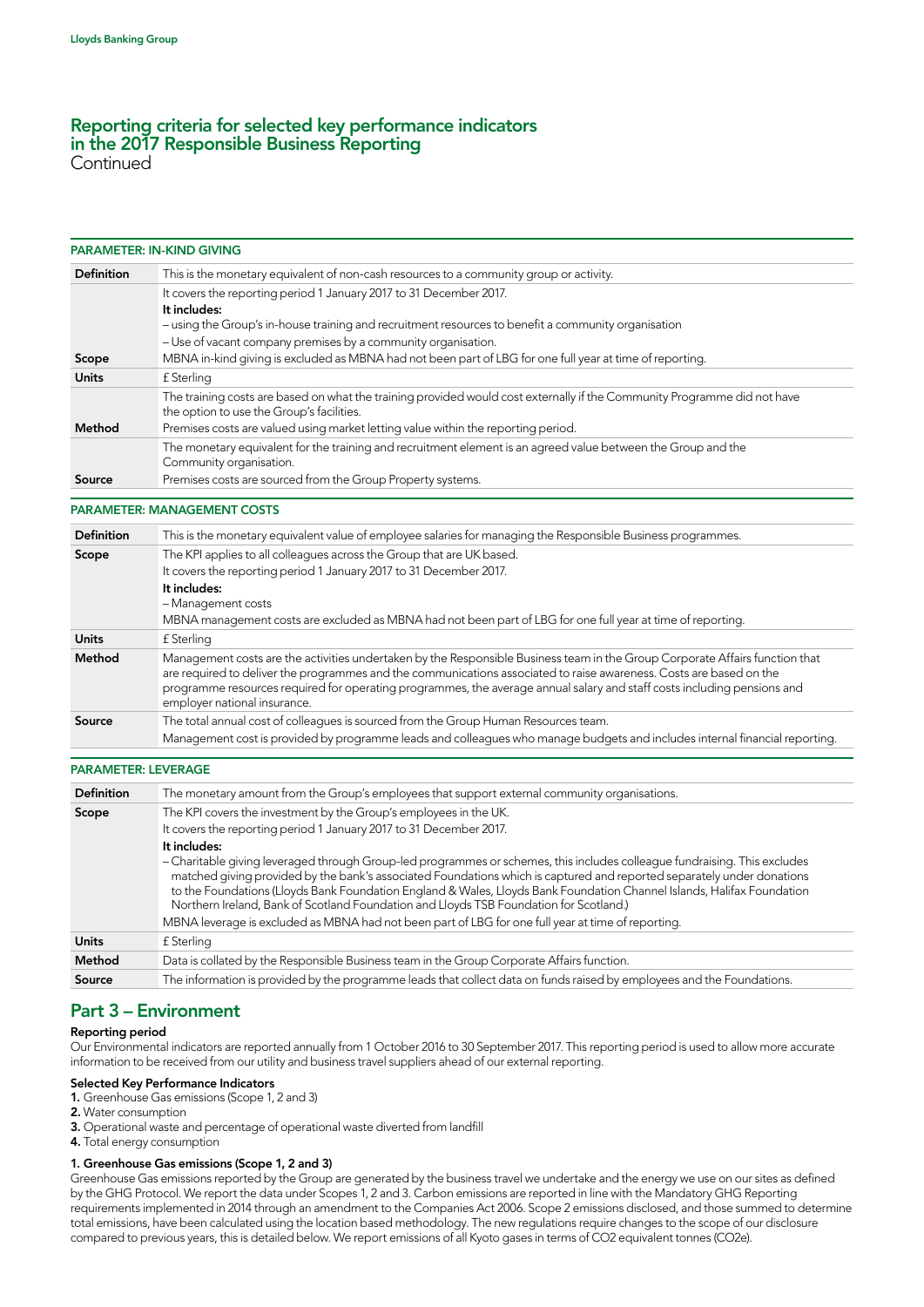Continued

| <b>PARAMETER: SCOPE 1</b> |                                                                                                                                                                                                                                                                                                                                                                                                                                                                                                                                                                                                                                                                                                                                         |
|---------------------------|-----------------------------------------------------------------------------------------------------------------------------------------------------------------------------------------------------------------------------------------------------------------------------------------------------------------------------------------------------------------------------------------------------------------------------------------------------------------------------------------------------------------------------------------------------------------------------------------------------------------------------------------------------------------------------------------------------------------------------------------|
| <b>Definition</b>         | Scope 1 covers: emissions generated from the gas and oil used in all the buildings the Group operates from (UK and International);<br>emissions generated from UK company-owned vehicles used for business travel; and fugitive emissions arising from the use of<br>air-conditioning and chiller/refrigerant plant to service the Group's UK property portfolio.                                                                                                                                                                                                                                                                                                                                                                       |
| Scope                     | The reporting period is 1 October 2016 to 30 September 2017                                                                                                                                                                                                                                                                                                                                                                                                                                                                                                                                                                                                                                                                             |
|                           | We report emissions arising from activities for which we are responsible. Our reporting scope is against an Operational boundary. This<br>means our scope 1 reporting covers: the emissions generated from the gas and oil used in all the buildings the Group operates from<br>(UK and International); emissions generated from UK company-owned vehicles used for business travel; and fugitive emissions arising<br>from the use of air-conditioning and chiller/refrigerant plant to service the Group's UK property portfolio.<br>The data is for UK and International properties and UK fleet business travel only.                                                                                                               |
| <b>Units</b>              | $CO2e$ tonnes                                                                                                                                                                                                                                                                                                                                                                                                                                                                                                                                                                                                                                                                                                                           |
| Method                    | Energy data (gas and oil) - 'Core' UK sites where the Group holds the energy supply contract directly with the supplier<br>Energy data for 'core' UK sites is managed by our Facilities Management ("FM") partner who uploads the information to the<br>Group's central environmental system supplied by Credit 360, which then calculates the CO2e generated using the Department<br>for Environment, Food and Rural Affairs (DEFRA) 2017 conversion factors. The factors used change on a calendar year basis as per<br>DEFRA guidance.                                                                                                                                                                                               |
|                           | The amounts of gas (in kWh) and oil (in litres) are received directly from suppliers' invoices.                                                                                                                                                                                                                                                                                                                                                                                                                                                                                                                                                                                                                                         |
|                           | We use a combination of historical consumption trends, forward-projected patterns of usage and Budget forecasts to report on<br>accruals to fit in with unbilled periods by the gas suppliers.                                                                                                                                                                                                                                                                                                                                                                                                                                                                                                                                          |
|                           | No estimated/accrual data is applied to oil as all oil consumption is reported according to the month in which it is delivered to site.<br>If no data is available for a core site in a given period, yet the site is known to still be active within our portfolio according to our internal<br>property database - we will use the consumption data reported in the equivalent period previous year as an approximate.                                                                                                                                                                                                                                                                                                                |
|                           | Shadow/landlord sites - this is the term we use for UK sites where the Group does not hold the energy supply contract directly with<br>the supplier                                                                                                                                                                                                                                                                                                                                                                                                                                                                                                                                                                                     |
|                           | As the Group is not billed directly for energy consumed in these sites, we do not have full visibility of consumption data. To allow<br>emissions relating to these sites to be included within our emissions reporting for 2017, an estimation using an average gas<br>consumption level per occupied square metre (obtained from sites where the group holds the energy supply contract direct with<br>the supplier) has been calculated and applied based on each site's location within the UK.<br><b>Non-UK sites</b>                                                                                                                                                                                                              |
|                           | Lloyds Banking Group is a UK-based retail and commercial bank with approximately99 per cent of employees based in the UK<br>(2017 FTE data). We are continuing the strategic reshaping of our international footprint and we intend to reduce further our presence<br>outside the UK. As lessees we do not usually have access to consumption data for our Non-UK sites. Estimates have been based<br>on a GHG emission value per full-time equivalent colleague (FTE) for our UK-based operations.                                                                                                                                                                                                                                     |
|                           | The method to calculate these emissions is to:                                                                                                                                                                                                                                                                                                                                                                                                                                                                                                                                                                                                                                                                                          |
|                           | - Establish the ratio of colleagues based outside of the UK as percentage of total colleagues. This is based on FTE i.e. the physical<br>number of Group employees                                                                                                                                                                                                                                                                                                                                                                                                                                                                                                                                                                      |
|                           | - This percentage is then applied to the total CO2e generated by gas and oil for UK sites. This is a combination of the indicators<br>detailed above where the Group holds a direct contract with the energy supplier and when it does not                                                                                                                                                                                                                                                                                                                                                                                                                                                                                              |
|                           | - This produces Non-UK CO2e totals for gas which are included in the overall calculations to generate the Scope 1 total<br>The Group's 2017 FTE data is used to calculate the above estimate as of September 2017.<br>NB. Lloyds Banking Group is primarily a UK based bank with 99% of operations in the UK and 1% Non-UK footprint.                                                                                                                                                                                                                                                                                                                                                                                                   |
|                           | <b>Fugitive emissions</b>                                                                                                                                                                                                                                                                                                                                                                                                                                                                                                                                                                                                                                                                                                               |
|                           | Fugitive emissions for Lloyds Banking Group arise from the use of air-conditioning and chiller/ refrigerant plant to service our UK<br>property portfolio. Actual data relating to fugitive emissions is not currently collated centrally by the Group. Therefore, for the 2017<br>reporting period, these emissions have been estimated based on a register of assets used by our Facilities Management partner to<br>maintain and service the assets within the Group's estate. Leakage rates and emissions factors from the 2017 Guidelines to Defra/<br>Department of Energy and Climate Change (DECC's) GHG Conversion Factors have been applied to each asset on the register<br>according to the gas type used within the asset. |
|                           | Fleet data<br>- The distance travelled in kilometres (kms) for fleet cars is calculated from the Group's expense systems which reimburses colleagues                                                                                                                                                                                                                                                                                                                                                                                                                                                                                                                                                                                    |
|                           | on a cost per km travelled basis.<br>- The Group Sourcing travel team manages the fleet data and uploads the information to the Group's central environmental system<br>supplied by Credit 360 which calculates the CO2e generated using DEFRA 2017 conversion factors.                                                                                                                                                                                                                                                                                                                                                                                                                                                                 |
|                           | - For Lloyds Bank, and HBOS (Q1 2017 onwards), the distance travelled in kilometres (kms) for fleet cars is calculated from the Lloyds<br>expense systems which reimburses colleagues on a cost per km travelled basis. Up until Q4 2016, HBOS fleet data only provided<br>spend data, and therefore the kms were calculated using average cost per km taken from Lloyds Banking data.                                                                                                                                                                                                                                                                                                                                                  |
| Intensity<br>Calculation  | To normalise year-on-year comparisons in line with business performance, we are also disclosing an intensity of emissions per million<br>pounds of underlying income. This figure is in line with the revenue to be disclosed in our Annual Report and Accounts, and so covers<br>calendar year 2017.                                                                                                                                                                                                                                                                                                                                                                                                                                   |
| Source                    | The Group's environmental system provided by Credit 360.                                                                                                                                                                                                                                                                                                                                                                                                                                                                                                                                                                                                                                                                                |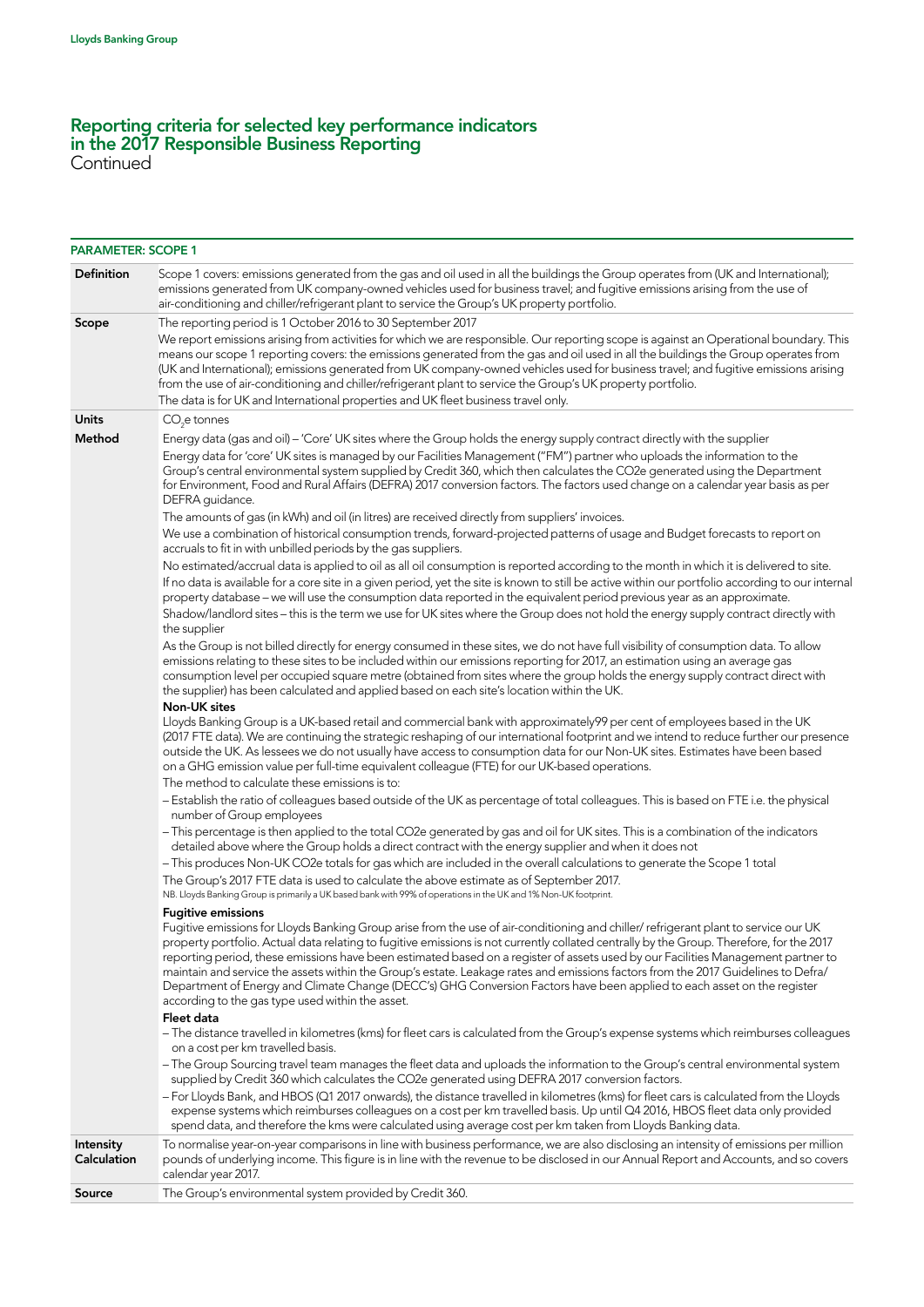Continued

| <b>PARAMETER: SCOPE 2</b> |                                                                                                                                                                                                                                                                                                                                                                                                                                                                                                                                                                                                                                                                                                                                             |
|---------------------------|---------------------------------------------------------------------------------------------------------------------------------------------------------------------------------------------------------------------------------------------------------------------------------------------------------------------------------------------------------------------------------------------------------------------------------------------------------------------------------------------------------------------------------------------------------------------------------------------------------------------------------------------------------------------------------------------------------------------------------------------|
| <b>Definition</b>         | Scope 2 emissions cover emissions generated from the electricity used in all the buildings the Group operates from (UK and<br>Non-UK sites), as calculated by the location based methodology.                                                                                                                                                                                                                                                                                                                                                                                                                                                                                                                                               |
| Scope                     | The reporting period is 1 October 2016 to 30 September 2017.                                                                                                                                                                                                                                                                                                                                                                                                                                                                                                                                                                                                                                                                                |
|                           | - We report emissions arising from activities for which we are responsible; our reporting scope is against an Operational boundary.<br>This means our scope 2 reporting covers the emissions generated from the electricity used in all the buildings the Group operates<br>from (UK and Non-UK sites). This comprises: emissions generated from the use of electricity in UK buildings where the Group holds<br>the supply contract direct with the electricity supplier; emissions generated from the use of electricity in UK buildings where the<br>Group does not hold the supply contract direct with the energy supplier (shadow/landlord sites) and emissions generated from<br>electricity used in Non-UK locations (Non-UK sites) |
|                           | The data is for UK and non UK sites.                                                                                                                                                                                                                                                                                                                                                                                                                                                                                                                                                                                                                                                                                                        |
| <b>Units</b>              | $CO2e$ tonnes                                                                                                                                                                                                                                                                                                                                                                                                                                                                                                                                                                                                                                                                                                                               |
| Method                    | - Energy (Electricity) - 'Core' UK sites where the Group holds the energy supply contract directly with the supplier,                                                                                                                                                                                                                                                                                                                                                                                                                                                                                                                                                                                                                       |
|                           | Electricity data for 'core' UK sites is managed by our FM partner who uploads the information to the Group's central environmental<br>system supplied by Credit 360, which then calculates the CO2e generated using a DEFRA 2017 conversion factor. The factors used<br>change on a calendar year basis as per the DEFRA guidance. Due to present uncertainty with emissions factors for the residual<br>electricity grid mix, we have opted to report all of electricity against the national grid average factor, per the location based<br>methodology set out by the GHG protocol.                                                                                                                                                      |
|                           | - The amount of energy used (in kWh) is received directly from suppliers' invoices.                                                                                                                                                                                                                                                                                                                                                                                                                                                                                                                                                                                                                                                         |
|                           | -We use a combination of historical consumption trends, forward-projected patterns of usage and Budget forecasts to report on<br>accruals to fit in with unbilled periods by the electricity suppliers.                                                                                                                                                                                                                                                                                                                                                                                                                                                                                                                                     |
|                           | If no data is available for a core site in a given period, yet the site is known to still be active within our portfolio according to our internal<br>property database - we will use the consumption data reported in the equivalent period previous year as an approximate.                                                                                                                                                                                                                                                                                                                                                                                                                                                               |
|                           | Energy data (electricity) – UK shadow/landlord sites – UK sites where the Group does not hold the energy supply contract directly<br>with the electricity supplier.                                                                                                                                                                                                                                                                                                                                                                                                                                                                                                                                                                         |
|                           | As the Group is not billed directly for energy consumed in these sites, we do not have full visibility of consumption data.                                                                                                                                                                                                                                                                                                                                                                                                                                                                                                                                                                                                                 |
|                           | To allow emissions relating to these sites to be included within our emissions reporting for 2017, an estimation using an average<br>electricity consumption level per occupied square metre (obtained from sites where the Group holds the energy supply contract<br>direct with the supplier) has been calculated and applied based on each site's location within the UK.                                                                                                                                                                                                                                                                                                                                                                |
|                           | <b>Unmetered ATMs</b>                                                                                                                                                                                                                                                                                                                                                                                                                                                                                                                                                                                                                                                                                                                       |
|                           | As a significant proportion of the group's ATMs are not billed directly to Lloyds, applicable consumption has been estimated<br>based on the expected electricity consumption calculated from metered ATMs, multiplied by the number of unmetered ATMs.                                                                                                                                                                                                                                                                                                                                                                                                                                                                                     |
|                           | Energy data (Electricity) - Non-UK sites                                                                                                                                                                                                                                                                                                                                                                                                                                                                                                                                                                                                                                                                                                    |
|                           | As lessees we do not usually have access to consumption data for our Non-UK sites. Estimates have been based on a GHG<br>emission value per full-time equivalent colleague (FTE) for our UK- based operations.                                                                                                                                                                                                                                                                                                                                                                                                                                                                                                                              |
|                           | The method to calculate these emissions is to:                                                                                                                                                                                                                                                                                                                                                                                                                                                                                                                                                                                                                                                                                              |
|                           | - Establish the ratio of colleagues based outside of the UK as percentage of total colleagues. This is based on FTE i.e. the physical<br>number of Lloyds Banking Group employees                                                                                                                                                                                                                                                                                                                                                                                                                                                                                                                                                           |
|                           | - This percentage is then applied to the total CO2e generated by electricity for UK sites. This is a combination of the indicators<br>detailed above where the Group holds a direct contract with the energy supplier and when it doesn't                                                                                                                                                                                                                                                                                                                                                                                                                                                                                                   |
|                           | - This produces Non-UK CO2e totals for electricity which is included in the overall calculations to generate the scope 2 total                                                                                                                                                                                                                                                                                                                                                                                                                                                                                                                                                                                                              |
|                           | FTE data as of September 2017 has been used to calculate the necessary uplift for the entire reporting year.<br>NB. Lloyds Banking Group is primarily a UK-based bank with 99% of operations in the UK and 1% Non-UK footprint.                                                                                                                                                                                                                                                                                                                                                                                                                                                                                                             |
| Intensity<br>Calculation  | To normalise year-on-year comparisons in line with business performance, we are also disclosing an intensity of emissions per million<br>pounds of underlying income. This figure is in line with the revenue to be disclosed in our Annual Report and Accounts, and so covers<br>calendar year 2017                                                                                                                                                                                                                                                                                                                                                                                                                                        |
| Source                    | The Group's environmental system provided by Credit 360.                                                                                                                                                                                                                                                                                                                                                                                                                                                                                                                                                                                                                                                                                    |
|                           |                                                                                                                                                                                                                                                                                                                                                                                                                                                                                                                                                                                                                                                                                                                                             |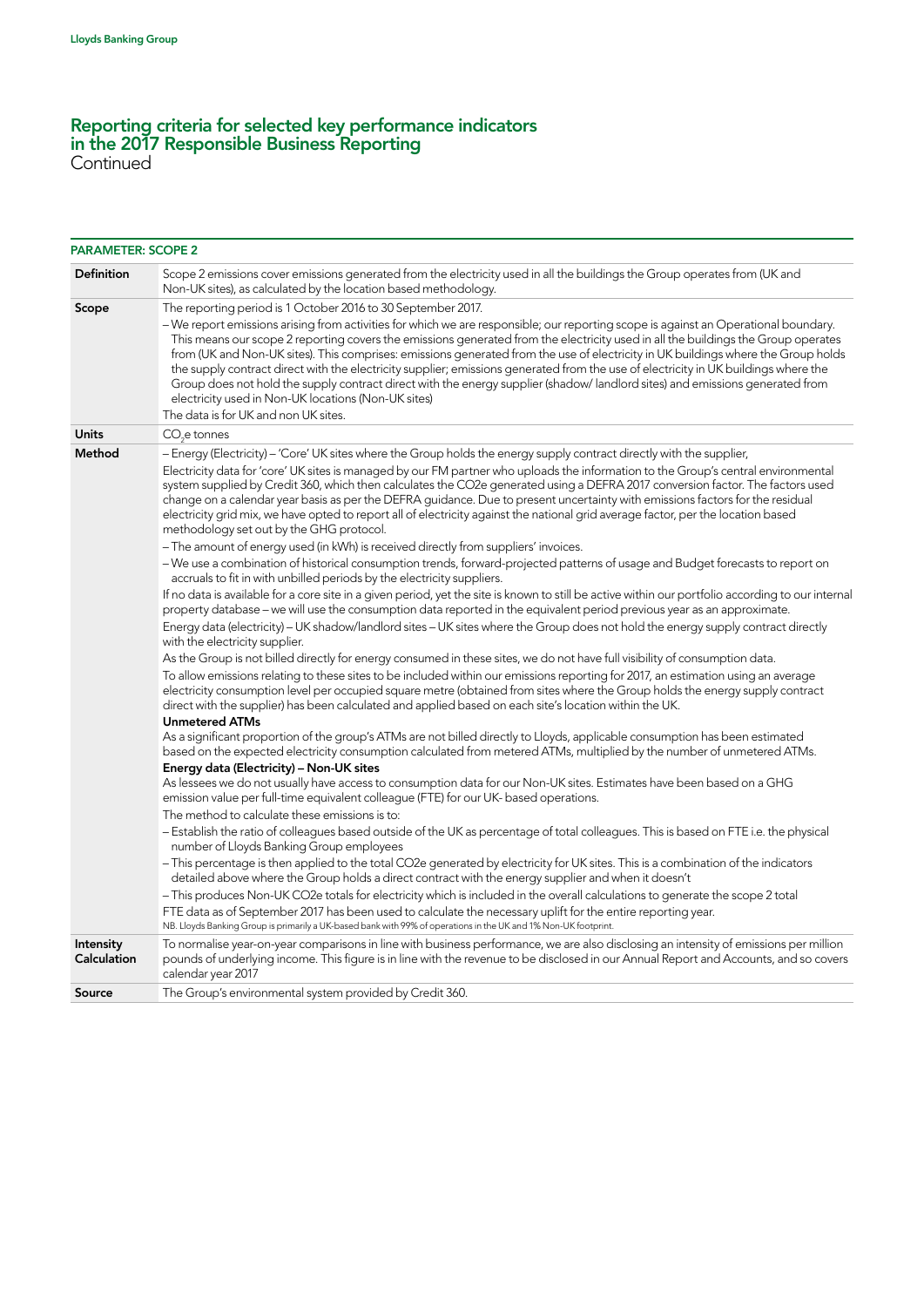Continued

| <b>PARAMETER: SCOPE 3</b> |                                                                                                                                                                                                                                                                                                                                                                                                                                                                                                                                                                                                                                                                   |
|---------------------------|-------------------------------------------------------------------------------------------------------------------------------------------------------------------------------------------------------------------------------------------------------------------------------------------------------------------------------------------------------------------------------------------------------------------------------------------------------------------------------------------------------------------------------------------------------------------------------------------------------------------------------------------------------------------|
| <b>Definition</b>         | Scope 3 relates to the emissions generated by:<br>- UK colleagues undertaking business travel using rail, privately owned vehicles, hired vehicles or by air<br>- Well to Tank (WTT) emissions of energy sources, which account for greenhouse gases (GHG) emitted during the extraction<br>and transportation of fuels from the source to the point of supply; covering natural gas, oil and fuels used in the generation of<br>the electricity we consume.<br>-Transmission and distribution (T&D) emissions account for the greenhouse gases associated with electricity lost during transmission<br>on the national grid, relative to those consumed on site. |
| Scope                     | The reporting period is 1 October 2016 to 30 September 2017.<br>The data is for business travel undertaken by UK-based colleagues alongside WTT and T&D emissions from source energy .i.e. gas,<br>oil and electricity.                                                                                                                                                                                                                                                                                                                                                                                                                                           |
| <b>Units</b>              | CO <sub>2</sub> e tonnes                                                                                                                                                                                                                                                                                                                                                                                                                                                                                                                                                                                                                                          |
| Method                    | Rail and air travel<br>The distance travelled in kms is calculated from the Group's online travel booking system HRG (Hogg Robinson Group) and the<br>Group's expense systems.<br>The Group Sourcing travel team manages the data and uploads the information to the Group's central environmental system<br>supplied by Credit 360 which calculates the CO2e generated using DEFRA 2017 conversion factors. The factors used change<br>on a calendar year basis as per DEFRA guidance.                                                                                                                                                                           |
|                           | Privately owned vehicles<br>The distance travelled in kms for business travel in privately owned vehicles is calculated from the Group's expense systems which<br>reimburses colleagues on a cost per km travelled basis.<br>The Group Sourcing travel team manages this data and uploads the information to the Group's central environmental system<br>supplied by Credit 360 which calculates the CO2e generated using DEFRA 2017 conversion factors. The factors used change                                                                                                                                                                                  |
|                           | on a calendar year basis as per DEFRA guidance.<br>For Lloyds Bank and HBOS (Q1 2017 onwards),, the distance travelled in kilometres (kms) for fleet cars is calculated from the<br>Lloyds expense systems which reimburses colleagues on a cost per km travelled basis.                                                                                                                                                                                                                                                                                                                                                                                          |
|                           | Up until Q4 2016, HBOS fleet data only provides spend data, and therefore the kms are calculated using average cost per km<br>taken from Lloyds Banking data.                                                                                                                                                                                                                                                                                                                                                                                                                                                                                                     |
|                           | <b>Hire Cars</b><br>Hire car data is managed by the Lex Autolease business within the Group who collate the data from our hire cars suppliers. Data is<br>then uploaded into the Group's central environmental system supplied by Credit 360, which then calculates the CO <sub>2</sub> e generated<br>using DEFRA 2017 conversion factors. The factors used change on a calendar year basis as per DEFRA quidance.                                                                                                                                                                                                                                               |
|                           | Where distance travelled is not known for a hire period an average mileage for their specific trip is used<br><b>Scope 3 Energy Sources</b><br>The energy figures for Gas, Oil and Electricity – calculated within the above scope 1 and 2 parameters<br>- are applied to emissions factors covering WTT and T&D emissions                                                                                                                                                                                                                                                                                                                                        |
|                           |                                                                                                                                                                                                                                                                                                                                                                                                                                                                                                                                                                                                                                                                   |

Source The Group's environmental system provided by Credit 360.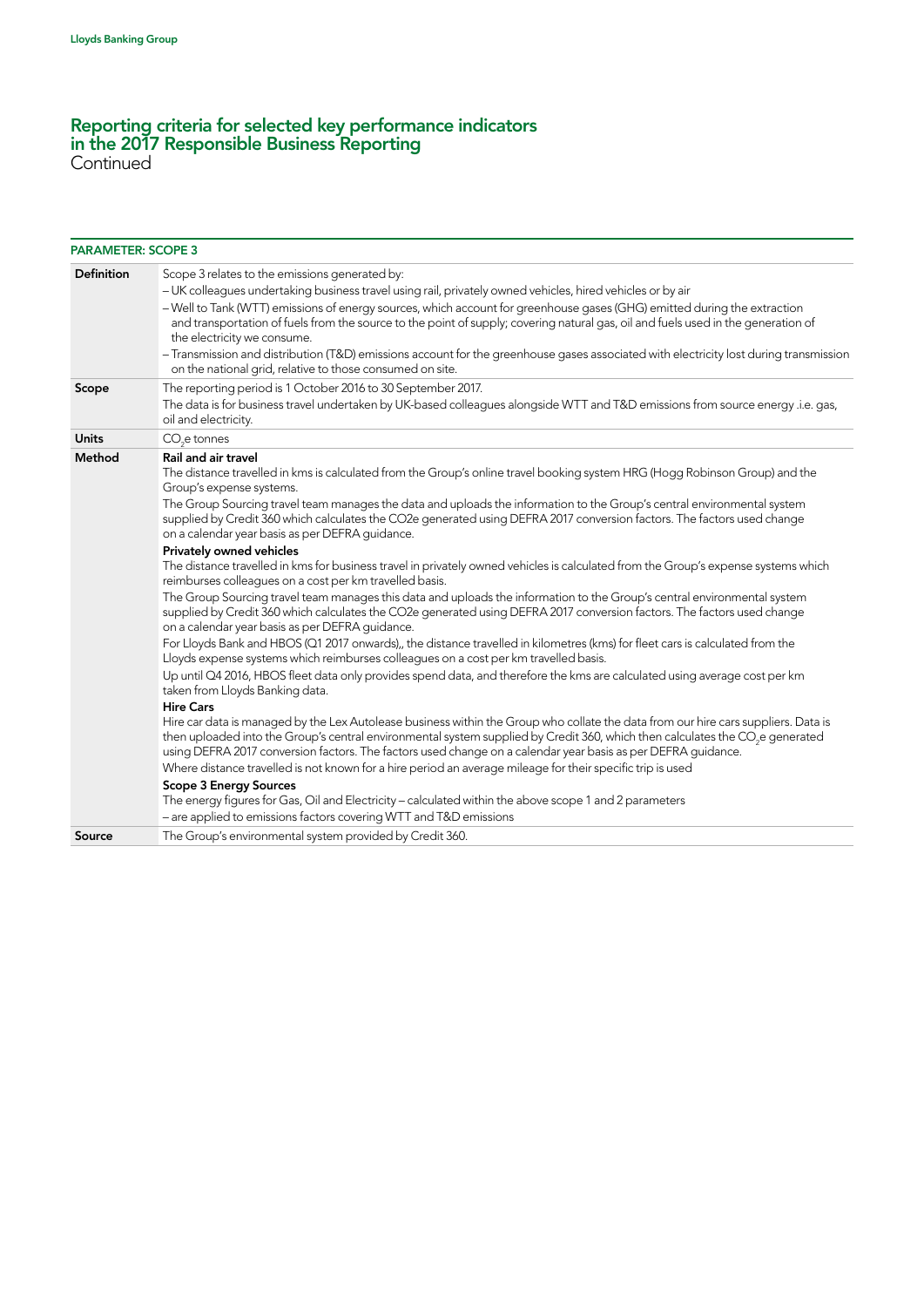#### 2. Water consumption

| The amount of water supplied to our operations                                                                                                                                                                                                                                                                                                                                                                                                                                                                                                                                                                                                                                            |
|-------------------------------------------------------------------------------------------------------------------------------------------------------------------------------------------------------------------------------------------------------------------------------------------------------------------------------------------------------------------------------------------------------------------------------------------------------------------------------------------------------------------------------------------------------------------------------------------------------------------------------------------------------------------------------------------|
| The reporting period is 1 October 2016 to 30 September 2017.                                                                                                                                                                                                                                                                                                                                                                                                                                                                                                                                                                                                                              |
| - We report consumption arising from activities for which we are responsible; our reporting scope is against an Operational<br>boundary. This means our water consumption reporting covers the consumption from the water used in all the buildings the<br>Group operates from (UK and Non-UK sites). This comprises: consumption from the use of water in UK buildings where the Group<br>holds the supply contract direct with the water supplier; consumption from the use of water in UK buildings where the Group does not<br>hold the supply contract direct with the water supplier (shadow/landlord sites) and consumption from water used in Non-UK locations<br>(Non-UK sites). |
| m <sup>3</sup>                                                                                                                                                                                                                                                                                                                                                                                                                                                                                                                                                                                                                                                                            |
| Water data for UK sites where the group holds the water supply contract direct with the water supplier is managed by our FM partner<br>who uploads the information into the Group's central environmental system supplied by Credit 360.<br>We use a combination of historical consumption trends, forward-projected patterns of usage and Budget forecasts to report on                                                                                                                                                                                                                                                                                                                  |
| accruals to fit in with unbilled periods by the water suppliers.                                                                                                                                                                                                                                                                                                                                                                                                                                                                                                                                                                                                                          |
| Water data for UK sites where the group holds the water supply contract direct with the water supplier is managed by our FM partner<br>who uploads the information into the Group's central environmental system supplied by Credit 360.                                                                                                                                                                                                                                                                                                                                                                                                                                                  |
| - The amount of water used (in m3) is received directly from suppliers' invoices.                                                                                                                                                                                                                                                                                                                                                                                                                                                                                                                                                                                                         |
| If no data is available for a core site in a given period, yet the site is known to still be active within our portfolio according to our<br>internal property database - we will use the consumption data reported in the equivalent period previous year as an approximate.<br>Water data - UK shadow/landlord sites - UK sites where the Group does not hold the water supply contract directly with the<br>water supplier.                                                                                                                                                                                                                                                            |
| As the Group is not billed directly for water consumed in these sites, we do not have full visibility of consumption data.                                                                                                                                                                                                                                                                                                                                                                                                                                                                                                                                                                |
| To allow consumption relating to these sites to be included within our reporting for 2017, an estimation using an average water<br>consumption level per occupied square metre (obtained from sites where the Group holds the water supply contract direct with<br>the supplier) has been calculated and applied based on each site's location within the UK.                                                                                                                                                                                                                                                                                                                             |
| Water data - Non-UK sites                                                                                                                                                                                                                                                                                                                                                                                                                                                                                                                                                                                                                                                                 |
| As lessees we do not usually have access to consumption data for our Non-UK sites. Estimates have been based on a m <sup>3</sup> value per<br>full-time equivalent colleague (FTE) for our UK based operations.                                                                                                                                                                                                                                                                                                                                                                                                                                                                           |
| The method to calculate this consumption is to:                                                                                                                                                                                                                                                                                                                                                                                                                                                                                                                                                                                                                                           |
| - Establish the ratio of colleagues based outside of the UK as percentage of total colleagues. This is based on FTE i.e. the physical<br>number of Lloyds Banking Group employees                                                                                                                                                                                                                                                                                                                                                                                                                                                                                                         |
| - This percentage is then applied to the total water consumption for UK sites. This is a combination of the indicators detailed above<br>where the Group holds a direct contract with the water supplier and when it doesn't                                                                                                                                                                                                                                                                                                                                                                                                                                                              |
| - This produces Non-UK water consumptions FTE data as of September 2017and has been used to calculate the necessary uplift<br>for the entire reporting year.<br>NB. Lloyds Banking Group is primarily a UK-based bank with 99% of operations in the UK and 1% Non-UK footprint.                                                                                                                                                                                                                                                                                                                                                                                                           |
| The Group's environmental system provided by Credit 360.                                                                                                                                                                                                                                                                                                                                                                                                                                                                                                                                                                                                                                  |
|                                                                                                                                                                                                                                                                                                                                                                                                                                                                                                                                                                                                                                                                                           |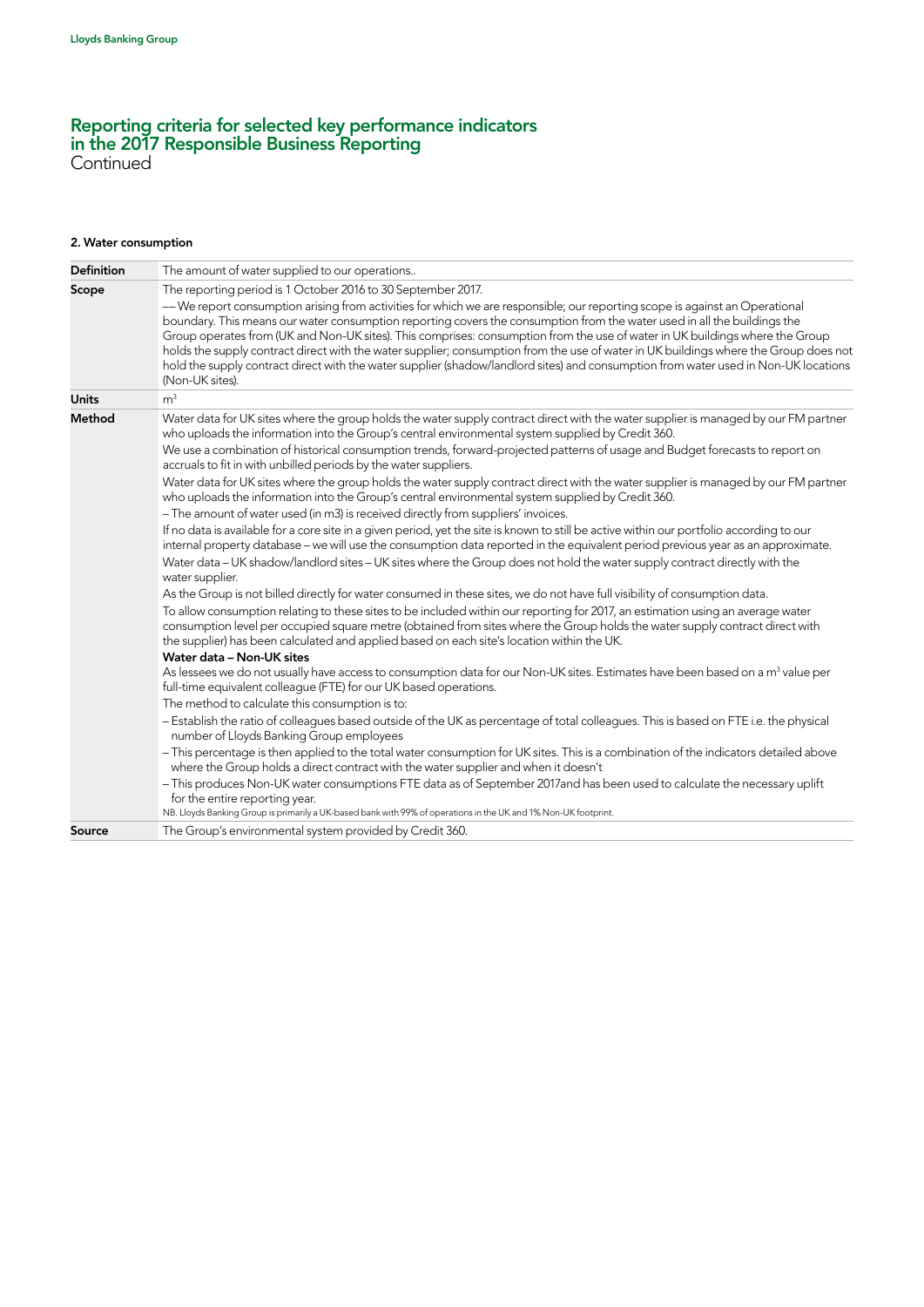Continued

#### 3. Operational waste and the percentage diverted from landfill

| <b>Definition</b><br>The operational waste we generate from our own UK direct business activities. The word 'operational' is used to distinguish this<br>from the waste that is generated by construction, refurbishment and maintenance work we undertake on our existing sites or through<br>the construction of new sites, as well as the disposal of any IT/electronic equipment.<br>The reporting period is the 1 October 2016 to 30 September 2017.<br>Scope<br>Operational waste includes the general and confidential waste services provided by our FM partner.<br>'Construction' waste (i.e. waste created through building or refurbishment of sites is captured separately and not included within<br>this data.<br>IT/electronic equipment waste, sanitary waste, waste produced as a result of maintenance activity and waste collected by local<br>authorities or landlords is also not included in the scope of this reporting, as no data is centrally collated in respect of these<br>waste streams.<br>The data is for UK properties where the general and confidential waste management service is provided by our FM partner only.<br><b>Units</b><br>Tonnes<br>Method<br>Operational waste is managed by our FM partner who receives information relating to the number and type of collections per site<br>each month directly from sub-contractors and uploads this information to the Group's central environmental system supplied by<br>Credit 360.<br>Sub-contractors supply the number of each container type that is removed from our sites on a monthly basis. Agreed average weights<br>are then applied to each container type (that is not weighed on collection) to estimate the volume of waste removed.<br>For confidential waste, industry standard averages according to waste type and typical container volume are used.<br>For general non-confidential waste, where possible, the sub-contractor weighs the containers at the point of collection, however,<br>if actual weight is not available then average weights are applied as per the following hierarchy:<br>1. Taking an average of any weights on the actual sites contract over the last 6 months<br>2. If no weights on the sites contract for the last 6 months then an average weight for container type, e.g. 1100 for DMR at account<br>number level is applied<br>3. If no average weight for this then calculate the average weight per cubic metre of the product type, e.g. DMR at account level<br>The Group's environmental system provided by Credit 360.<br>Source<br>PARAMETER: PERCENTAGE OF OPERATIONAL WASTE DIVERTED FROM LANDFILL<br><b>Definition</b><br>This is the amount of our operational waste (as defined above) that is not sent to landfill sites.<br>The reporting period is 1 October 2016 to 30 September 2017. The scope is as noted for operational waste.<br>Scope<br><b>Units</b><br>Percentage<br>Operational waste is managed by our FM partner who receives information directly from sub-contractors and uploads this<br>Method<br>information to the Group's central environmental system supplied by Credit 360.<br>The Group's central environmental system has been configured to recognise waste categories as either sent to landfill or diverted<br>from landfill and calculates the percentage ratio. The assumption is that 100% of waste classified within a particular waste category<br>in the Group's central environmental system is either wholly diverted from landfill or wholly sent to landfill.<br>All categories of operational waste with the exception of general waste are classified as diverted from landfill.<br>The Group's environmental system provided by Credit 360.<br>Source |  | <b>PARAMETER: OPERATIONAL WASTE DIVERTED FROM LANDFILL</b> |
|--------------------------------------------------------------------------------------------------------------------------------------------------------------------------------------------------------------------------------------------------------------------------------------------------------------------------------------------------------------------------------------------------------------------------------------------------------------------------------------------------------------------------------------------------------------------------------------------------------------------------------------------------------------------------------------------------------------------------------------------------------------------------------------------------------------------------------------------------------------------------------------------------------------------------------------------------------------------------------------------------------------------------------------------------------------------------------------------------------------------------------------------------------------------------------------------------------------------------------------------------------------------------------------------------------------------------------------------------------------------------------------------------------------------------------------------------------------------------------------------------------------------------------------------------------------------------------------------------------------------------------------------------------------------------------------------------------------------------------------------------------------------------------------------------------------------------------------------------------------------------------------------------------------------------------------------------------------------------------------------------------------------------------------------------------------------------------------------------------------------------------------------------------------------------------------------------------------------------------------------------------------------------------------------------------------------------------------------------------------------------------------------------------------------------------------------------------------------------------------------------------------------------------------------------------------------------------------------------------------------------------------------------------------------------------------------------------------------------------------------------------------------------------------------------------------------------------------------------------------------------------------------------------------------------------------------------------------------------------------------------------------------------------------------------------------------------------------------------------------------------------------------------------------------------------------------------------------------------------------------------------------------------------------------------------------------------------------------------------------------------------------------------------------------------------------------------------------------------------------------------------------------------------------------------------------------------------------------------------------------------------------------------------------------------------------------------------------------------------------------------------------|--|------------------------------------------------------------|
|                                                                                                                                                                                                                                                                                                                                                                                                                                                                                                                                                                                                                                                                                                                                                                                                                                                                                                                                                                                                                                                                                                                                                                                                                                                                                                                                                                                                                                                                                                                                                                                                                                                                                                                                                                                                                                                                                                                                                                                                                                                                                                                                                                                                                                                                                                                                                                                                                                                                                                                                                                                                                                                                                                                                                                                                                                                                                                                                                                                                                                                                                                                                                                                                                                                                                                                                                                                                                                                                                                                                                                                                                                                                                                                                                              |  |                                                            |
|                                                                                                                                                                                                                                                                                                                                                                                                                                                                                                                                                                                                                                                                                                                                                                                                                                                                                                                                                                                                                                                                                                                                                                                                                                                                                                                                                                                                                                                                                                                                                                                                                                                                                                                                                                                                                                                                                                                                                                                                                                                                                                                                                                                                                                                                                                                                                                                                                                                                                                                                                                                                                                                                                                                                                                                                                                                                                                                                                                                                                                                                                                                                                                                                                                                                                                                                                                                                                                                                                                                                                                                                                                                                                                                                                              |  |                                                            |
|                                                                                                                                                                                                                                                                                                                                                                                                                                                                                                                                                                                                                                                                                                                                                                                                                                                                                                                                                                                                                                                                                                                                                                                                                                                                                                                                                                                                                                                                                                                                                                                                                                                                                                                                                                                                                                                                                                                                                                                                                                                                                                                                                                                                                                                                                                                                                                                                                                                                                                                                                                                                                                                                                                                                                                                                                                                                                                                                                                                                                                                                                                                                                                                                                                                                                                                                                                                                                                                                                                                                                                                                                                                                                                                                                              |  |                                                            |
|                                                                                                                                                                                                                                                                                                                                                                                                                                                                                                                                                                                                                                                                                                                                                                                                                                                                                                                                                                                                                                                                                                                                                                                                                                                                                                                                                                                                                                                                                                                                                                                                                                                                                                                                                                                                                                                                                                                                                                                                                                                                                                                                                                                                                                                                                                                                                                                                                                                                                                                                                                                                                                                                                                                                                                                                                                                                                                                                                                                                                                                                                                                                                                                                                                                                                                                                                                                                                                                                                                                                                                                                                                                                                                                                                              |  |                                                            |
|                                                                                                                                                                                                                                                                                                                                                                                                                                                                                                                                                                                                                                                                                                                                                                                                                                                                                                                                                                                                                                                                                                                                                                                                                                                                                                                                                                                                                                                                                                                                                                                                                                                                                                                                                                                                                                                                                                                                                                                                                                                                                                                                                                                                                                                                                                                                                                                                                                                                                                                                                                                                                                                                                                                                                                                                                                                                                                                                                                                                                                                                                                                                                                                                                                                                                                                                                                                                                                                                                                                                                                                                                                                                                                                                                              |  |                                                            |
|                                                                                                                                                                                                                                                                                                                                                                                                                                                                                                                                                                                                                                                                                                                                                                                                                                                                                                                                                                                                                                                                                                                                                                                                                                                                                                                                                                                                                                                                                                                                                                                                                                                                                                                                                                                                                                                                                                                                                                                                                                                                                                                                                                                                                                                                                                                                                                                                                                                                                                                                                                                                                                                                                                                                                                                                                                                                                                                                                                                                                                                                                                                                                                                                                                                                                                                                                                                                                                                                                                                                                                                                                                                                                                                                                              |  |                                                            |
|                                                                                                                                                                                                                                                                                                                                                                                                                                                                                                                                                                                                                                                                                                                                                                                                                                                                                                                                                                                                                                                                                                                                                                                                                                                                                                                                                                                                                                                                                                                                                                                                                                                                                                                                                                                                                                                                                                                                                                                                                                                                                                                                                                                                                                                                                                                                                                                                                                                                                                                                                                                                                                                                                                                                                                                                                                                                                                                                                                                                                                                                                                                                                                                                                                                                                                                                                                                                                                                                                                                                                                                                                                                                                                                                                              |  |                                                            |
|                                                                                                                                                                                                                                                                                                                                                                                                                                                                                                                                                                                                                                                                                                                                                                                                                                                                                                                                                                                                                                                                                                                                                                                                                                                                                                                                                                                                                                                                                                                                                                                                                                                                                                                                                                                                                                                                                                                                                                                                                                                                                                                                                                                                                                                                                                                                                                                                                                                                                                                                                                                                                                                                                                                                                                                                                                                                                                                                                                                                                                                                                                                                                                                                                                                                                                                                                                                                                                                                                                                                                                                                                                                                                                                                                              |  |                                                            |
|                                                                                                                                                                                                                                                                                                                                                                                                                                                                                                                                                                                                                                                                                                                                                                                                                                                                                                                                                                                                                                                                                                                                                                                                                                                                                                                                                                                                                                                                                                                                                                                                                                                                                                                                                                                                                                                                                                                                                                                                                                                                                                                                                                                                                                                                                                                                                                                                                                                                                                                                                                                                                                                                                                                                                                                                                                                                                                                                                                                                                                                                                                                                                                                                                                                                                                                                                                                                                                                                                                                                                                                                                                                                                                                                                              |  |                                                            |
|                                                                                                                                                                                                                                                                                                                                                                                                                                                                                                                                                                                                                                                                                                                                                                                                                                                                                                                                                                                                                                                                                                                                                                                                                                                                                                                                                                                                                                                                                                                                                                                                                                                                                                                                                                                                                                                                                                                                                                                                                                                                                                                                                                                                                                                                                                                                                                                                                                                                                                                                                                                                                                                                                                                                                                                                                                                                                                                                                                                                                                                                                                                                                                                                                                                                                                                                                                                                                                                                                                                                                                                                                                                                                                                                                              |  |                                                            |
|                                                                                                                                                                                                                                                                                                                                                                                                                                                                                                                                                                                                                                                                                                                                                                                                                                                                                                                                                                                                                                                                                                                                                                                                                                                                                                                                                                                                                                                                                                                                                                                                                                                                                                                                                                                                                                                                                                                                                                                                                                                                                                                                                                                                                                                                                                                                                                                                                                                                                                                                                                                                                                                                                                                                                                                                                                                                                                                                                                                                                                                                                                                                                                                                                                                                                                                                                                                                                                                                                                                                                                                                                                                                                                                                                              |  |                                                            |
|                                                                                                                                                                                                                                                                                                                                                                                                                                                                                                                                                                                                                                                                                                                                                                                                                                                                                                                                                                                                                                                                                                                                                                                                                                                                                                                                                                                                                                                                                                                                                                                                                                                                                                                                                                                                                                                                                                                                                                                                                                                                                                                                                                                                                                                                                                                                                                                                                                                                                                                                                                                                                                                                                                                                                                                                                                                                                                                                                                                                                                                                                                                                                                                                                                                                                                                                                                                                                                                                                                                                                                                                                                                                                                                                                              |  |                                                            |
|                                                                                                                                                                                                                                                                                                                                                                                                                                                                                                                                                                                                                                                                                                                                                                                                                                                                                                                                                                                                                                                                                                                                                                                                                                                                                                                                                                                                                                                                                                                                                                                                                                                                                                                                                                                                                                                                                                                                                                                                                                                                                                                                                                                                                                                                                                                                                                                                                                                                                                                                                                                                                                                                                                                                                                                                                                                                                                                                                                                                                                                                                                                                                                                                                                                                                                                                                                                                                                                                                                                                                                                                                                                                                                                                                              |  |                                                            |
|                                                                                                                                                                                                                                                                                                                                                                                                                                                                                                                                                                                                                                                                                                                                                                                                                                                                                                                                                                                                                                                                                                                                                                                                                                                                                                                                                                                                                                                                                                                                                                                                                                                                                                                                                                                                                                                                                                                                                                                                                                                                                                                                                                                                                                                                                                                                                                                                                                                                                                                                                                                                                                                                                                                                                                                                                                                                                                                                                                                                                                                                                                                                                                                                                                                                                                                                                                                                                                                                                                                                                                                                                                                                                                                                                              |  |                                                            |
|                                                                                                                                                                                                                                                                                                                                                                                                                                                                                                                                                                                                                                                                                                                                                                                                                                                                                                                                                                                                                                                                                                                                                                                                                                                                                                                                                                                                                                                                                                                                                                                                                                                                                                                                                                                                                                                                                                                                                                                                                                                                                                                                                                                                                                                                                                                                                                                                                                                                                                                                                                                                                                                                                                                                                                                                                                                                                                                                                                                                                                                                                                                                                                                                                                                                                                                                                                                                                                                                                                                                                                                                                                                                                                                                                              |  |                                                            |
|                                                                                                                                                                                                                                                                                                                                                                                                                                                                                                                                                                                                                                                                                                                                                                                                                                                                                                                                                                                                                                                                                                                                                                                                                                                                                                                                                                                                                                                                                                                                                                                                                                                                                                                                                                                                                                                                                                                                                                                                                                                                                                                                                                                                                                                                                                                                                                                                                                                                                                                                                                                                                                                                                                                                                                                                                                                                                                                                                                                                                                                                                                                                                                                                                                                                                                                                                                                                                                                                                                                                                                                                                                                                                                                                                              |  |                                                            |
|                                                                                                                                                                                                                                                                                                                                                                                                                                                                                                                                                                                                                                                                                                                                                                                                                                                                                                                                                                                                                                                                                                                                                                                                                                                                                                                                                                                                                                                                                                                                                                                                                                                                                                                                                                                                                                                                                                                                                                                                                                                                                                                                                                                                                                                                                                                                                                                                                                                                                                                                                                                                                                                                                                                                                                                                                                                                                                                                                                                                                                                                                                                                                                                                                                                                                                                                                                                                                                                                                                                                                                                                                                                                                                                                                              |  |                                                            |
|                                                                                                                                                                                                                                                                                                                                                                                                                                                                                                                                                                                                                                                                                                                                                                                                                                                                                                                                                                                                                                                                                                                                                                                                                                                                                                                                                                                                                                                                                                                                                                                                                                                                                                                                                                                                                                                                                                                                                                                                                                                                                                                                                                                                                                                                                                                                                                                                                                                                                                                                                                                                                                                                                                                                                                                                                                                                                                                                                                                                                                                                                                                                                                                                                                                                                                                                                                                                                                                                                                                                                                                                                                                                                                                                                              |  |                                                            |
|                                                                                                                                                                                                                                                                                                                                                                                                                                                                                                                                                                                                                                                                                                                                                                                                                                                                                                                                                                                                                                                                                                                                                                                                                                                                                                                                                                                                                                                                                                                                                                                                                                                                                                                                                                                                                                                                                                                                                                                                                                                                                                                                                                                                                                                                                                                                                                                                                                                                                                                                                                                                                                                                                                                                                                                                                                                                                                                                                                                                                                                                                                                                                                                                                                                                                                                                                                                                                                                                                                                                                                                                                                                                                                                                                              |  |                                                            |
|                                                                                                                                                                                                                                                                                                                                                                                                                                                                                                                                                                                                                                                                                                                                                                                                                                                                                                                                                                                                                                                                                                                                                                                                                                                                                                                                                                                                                                                                                                                                                                                                                                                                                                                                                                                                                                                                                                                                                                                                                                                                                                                                                                                                                                                                                                                                                                                                                                                                                                                                                                                                                                                                                                                                                                                                                                                                                                                                                                                                                                                                                                                                                                                                                                                                                                                                                                                                                                                                                                                                                                                                                                                                                                                                                              |  |                                                            |
|                                                                                                                                                                                                                                                                                                                                                                                                                                                                                                                                                                                                                                                                                                                                                                                                                                                                                                                                                                                                                                                                                                                                                                                                                                                                                                                                                                                                                                                                                                                                                                                                                                                                                                                                                                                                                                                                                                                                                                                                                                                                                                                                                                                                                                                                                                                                                                                                                                                                                                                                                                                                                                                                                                                                                                                                                                                                                                                                                                                                                                                                                                                                                                                                                                                                                                                                                                                                                                                                                                                                                                                                                                                                                                                                                              |  |                                                            |
|                                                                                                                                                                                                                                                                                                                                                                                                                                                                                                                                                                                                                                                                                                                                                                                                                                                                                                                                                                                                                                                                                                                                                                                                                                                                                                                                                                                                                                                                                                                                                                                                                                                                                                                                                                                                                                                                                                                                                                                                                                                                                                                                                                                                                                                                                                                                                                                                                                                                                                                                                                                                                                                                                                                                                                                                                                                                                                                                                                                                                                                                                                                                                                                                                                                                                                                                                                                                                                                                                                                                                                                                                                                                                                                                                              |  |                                                            |